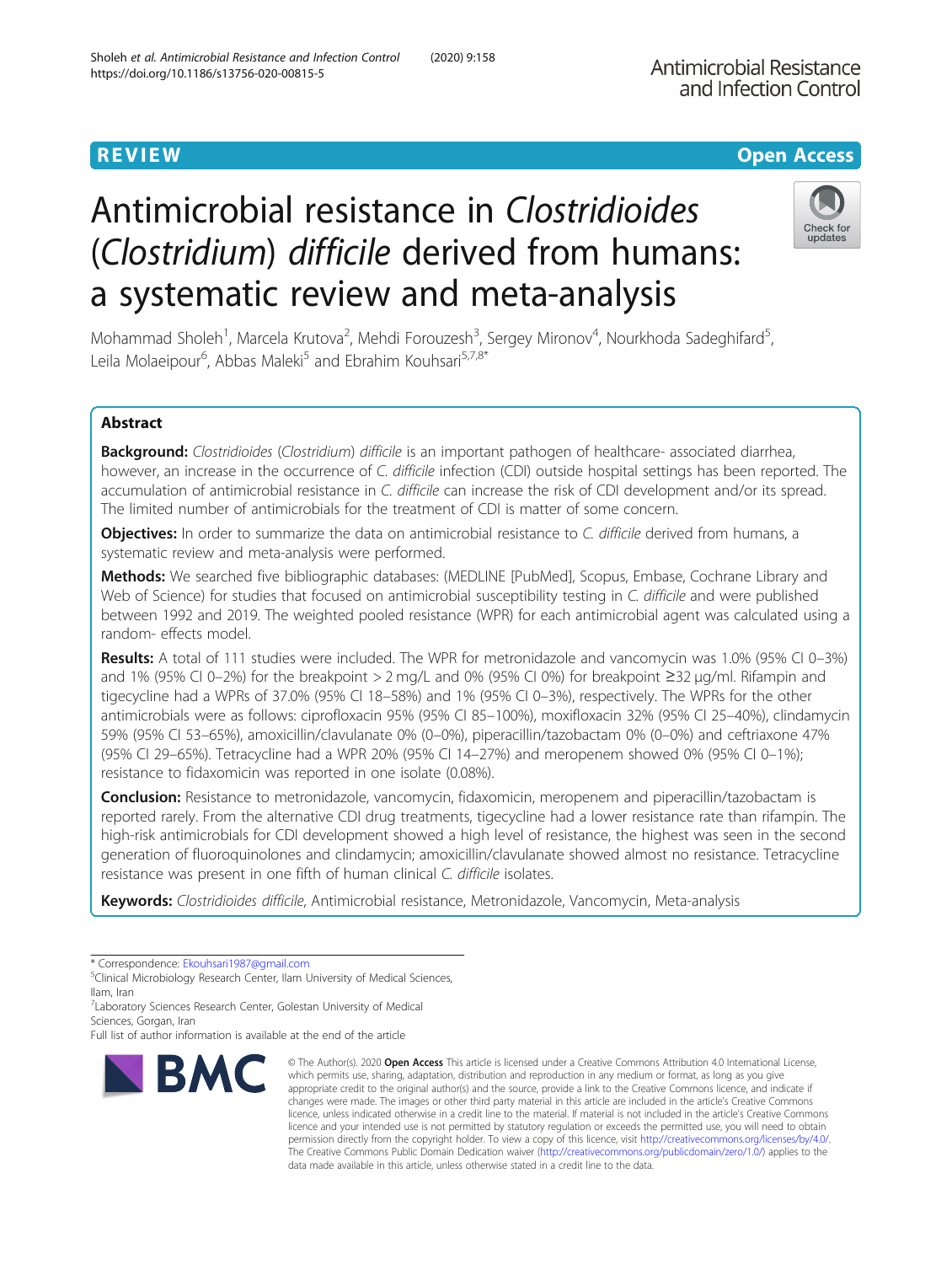# Introduction

Clostridium difficile, recently reclassified as Clostridioides difficile [[1\]](#page-7-0), is an important pathogen of healthcare-associated diarrhea [\[2\]](#page-7-0). Recently, however, an increase in the occurrence of CDI outside hospital settings has been reported [\[3](#page-7-0), [4](#page-7-0)].

Previous antibiotic use was recognized as one of the risk factors for developing CDI through an alteration of gut microbiota. The accumulation of antimicrobial resistance mechanisms may provide an advantage to C. difficile as it is not affected by antimicrobials present in the gut  $[5]$  $[5]$ .

An antibiotic stewardship intervention, that limited the use of the fluoroquinolones, clindamycin, amoxicillin/clavulanate, and cephalosporins, was shown to be effective in reducing the occurrence of multidrug-resistant epidemic ribotypes, e.g. 001 and 027 [[6\]](#page-7-0).

Currently, three antimicrobial agents, metronidazole, vancomycin and fidaxomicin are recommended for the treatment of CDI [[7](#page-7-0)–[9](#page-7-0)] and several new anti-CDI drugs are being tested in clinical trials [\[9\]](#page-7-0). The new data suggest tigecycline is effective in treating patients with a severe course of CDI [\[10](#page-7-0)], and rifaximin might be beneficial in preventing a CDI relapse [\[11](#page-7-0)].

In addition to humans, C. difficile has been cultured from livestock, food and the environment [[12\]](#page-7-0). Tetracycline is one of the most commonly used antimicrobials in agriculture providing antimicrobial selective pressure in this sphere. This is supported by observations of a high prevalence of the tetracycline resistance gene tetM in livestock-associated C. difficile ribotype 078 isolates [[13\]](#page-7-0). Moreover, the zoonotic transmission of C. difficile between farm animals and humans has been demonstrated [[14\]](#page-7-0).

Carbapenems are antimicrobials used for the treatment of infections caused by multidrug-resistant gram-negative pathogens. However, some carbapenem resistance mechanisms are transferable to other bacterial species [\[15](#page-7-0)]. Hence, the monitoring of carbapenem resistance in C. difficile is justified.

We aimed to review the data on the resistance of antimicrobials to C. difficile that have been recommended for CDI treatment; alternative drugs for CDI treatment; high-risk antimicrobials associated with CDI development; agriculture-related antimicrobials; and antimicrobials reserved for the treatment of multidrug pathogens.

#### Methods

### Search strategy and study selection

Five bibliographic databases, including international databases (MEDLINE [PubMed], Scopus, Embase, Cochrane Library and Web of Science) were searched for relevant articles (Until October 2019) using the following keywords: ("Clostridium difficile" OR "Clostridioides difficile" OR C. difficile) AND ("Antimicrobial-Drug Resistance" OR "drug resistance" OR "antibiotic resistance" OR "aminoglycosides" OR "beta-lactams" OR "cephalosporins" OR "clindamycin" OR "tetracyclines" OR "fluoroquinolones" OR "macrolides" OR "vancomycin" OR "metronidazole" OR "fidaxomicin" OR "carbapenems") in the Title/Abstract/Keywords fields. No limitation was used while searching the databases, but for the study to be included in our analysis, the available abstract had to be written in English. The recorded hits were merged, and any duplicates were removed using EndNote X7 (Thomson Reuters, New York, NY, USA).

#### Selection criteria and data extraction

All selected studies were reviewed by three authors independently: Ebrahim Kouhsari, Behnam Ahmadzadeh and Abbas Maleki. Studies were excluded if they met the following conditions: (1) C. difficile antibiotic resistance was not presented; (2) resistance rates were not clearly reported; (3) no human clinical C. difficile strain was tested; (4) it was a meta-analysis and systematic review or a review article or not an original research article; (5) a duplicated report using the same database; (6) a conference abstract and article without the full text upon request from the author; (7) less than 5 isolates were tested. Any discrepancies and inconsistencies with the selection of an article were resolved through discussion, and a fourth author (Nourkhoda Sadeghifard) acted as arbiter.

The information extracted from each included study was: (1) author; (2) publication year; (3) study period; (4) number of *C. difficile* isolates; (5) antimicrobial susceptibility methods; (6) interpretation of resistance; (7) resistance rates (Supplementary Data [1](#page-7-0)).

#### Quality assessment

A quality evaluation of the included studies was performed independently (Behnam Ahmadzadeh, Ebrahim Kouhsari), using an adapted version of the tool proposed by the Newcastle-Ottawa assessment scale adapted for cross-sectional studies [[16\]](#page-8-0) (Supplementary Table [1](#page-7-0)). A score ranging from 0 to 8 points was attributed to each study ( $\geq 5$  points: high quality, 4–3 points: Moderate quality,  $\leq 2$  points: low quality). A higher score indicated a higher study quality. A third reviewer (Leila Molaeipour) adjudicated in any cases where there was a disagreement.

# Definition of resistance

In individual studies, resistance was defined according to either the European Committee on Antimicrobial Susceptibility Testing (EUCAST) [\[17\]](#page-8-0) or the Clinical & Laboratory Standards Institute (CLSI) [\[18\]](#page-8-0) minimal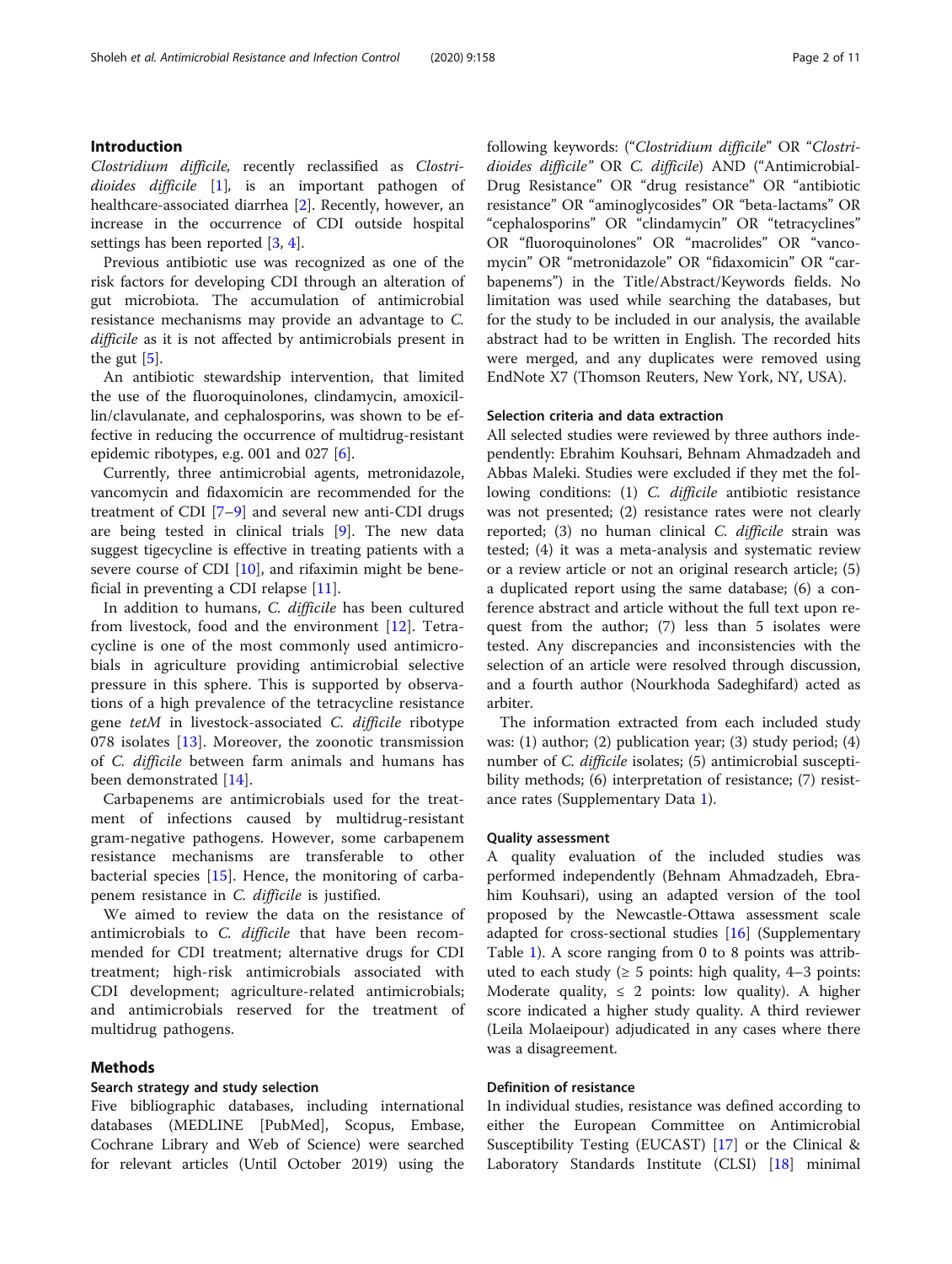inhibitory concentration (MIC) interpretative breakpoints. The individual MICs were as follows: vancomycin ≥32 mg/L; metronidazole ≥32 mg/L; clindamycin  $≥8$  mg/L; tetracycline  $≥16$  mg/L; ciprofloxacin  $≥8$  mg/L; moxifloxacin ≥8 mg/L; meropenem ≥16 mg/L; piperacillin/tazobactam ≥128/4 mg/L, amoxicillin/clavulanate ≥16/8 mg/L and ceftriaxone 64 mg/L according to the (CLSI) [\[18](#page-8-0)]. The MIC interpretive breakpoints for vancomycin >2 mg/L, metronidazole >2 mg/L, rifampin  $>0.004$  mg/L, moxifloxacin  $>4$  mg/L and tigecycline >0.25 mg/L were based on the epidemiological cut-off values (ECOFFs) defined by EUCAST [\[17\]](#page-8-0).

#### Statistical analysis

Studies presenting raw data on antimicrobial resistance were included in the meta-analysis which was performed by computing the pooled prevalence of resistance for each antimicrobial agent using a random- effects model with Stata/SE software, v.14.1 (StataCorp, College Station, TX). The inconsistency across studies was examined by the forest plot as well as the  $I<sup>2</sup>$  statistic. Values of  $I^2$  (25, 50 and 75%) were interpreted as the presence of low, medium or high heterogeneity, respectively and the random effects models were used [[19](#page-8-0)]. Subgroup analyses were then employed by assuming continents, year, antimicrobial susceptibility testing, and the quality of studies as sources of variation. All statistical interpretations were reported on a 95% confidence interval (CI) basis.

### Study outcomes

The main outcome of interest was the weighted pooled resistance rate (WPR) of strains resistant to specific antimicrobial agents according to the CLSI and/or EUCAST guidelines, respectively. A subgroup analysis was performed (1) for geographical regions (Asia, Europe, Africa, Oceania, South and North America); (2) publication date (1992–2014, and 2015–2019, 3) antimicrobial susceptibility testing method (agar dilution, Etest, and microbroth dilution); and (4) the quality of the studies (high quality, moderate quality, low quality). Subgroup analyses were not performed when the number of studies in the category was lower than five.

# Results

# Search results

We evaluated six electronic databases and categorized 14,582 articles published up to October 2019 (Fig. [1](#page-3-0)). From these, after an initial screening of the title and abstract, 11,204 articles were excluded, due to their irrelevance and duplication, but the full text of the remaining 335 articles was reviewed (Fig. [1\)](#page-3-0). From the 335 articles, 224 were excluded again for the following reasons: review, not original research, conference abstract and article without full text ( $n = 162$ ), no human clinical C. difficile strains ( $n = 24$ ), no data for susceptibility testing or used disk diffusion method or no resistance data ( $n =$ 27), and data using the same isolates or low number of isolates  $(n = 11)$ . Finally, 111 studies were included in this systematic review and meta-analysis (Supplementary Data [1\)](#page-7-0). The studies included in the meta-analysis assessed antibiotic resistance to metronidazole, clindamycin, tetracycline, moxifloxacin and ciprofloxacin, meropenem, piperacillin/tazobactam, amoxicillin/ clavulanate, vancomycin, rifampin and tigecycline.

# Characteristics of the included studies

The 111 included studies [[20](#page-8-0)–[130](#page-10-0)] were performed in 35 countries and investigated 19,733 C. difficile isolates. The majority of the studies originated in Asia  $(n = 42)$ , followed by Europe  $(n = 37)$ .

Epsilometer (E-test) strips were the most frequent antimicrobial susceptibility testing method used  $(n = 58)$ , followed by agar dilution ( $n = 49$ ). All studies had a cross-sectional design, and the mean Newcastle-Ottawa score was 4.5. The quality was high in 62 (55.8%) studies, medium in 46 (41.4%) studies, and low in 3 (2.7%) studies (Supplementary Data [1](#page-7-0)). Most of the studies (93.69%) included in the meta-analysis had determined the resistance to metronidazole.

The WPR rates for each antimicrobial are shown in Table [1](#page-3-0) and Fig. [2](#page-4-0). The forest plots that show the analyses for resistance to individual antimicrobials and subgroups are displayed in the Supplementary Figure [1](#page-7-0). Data on the resistance of each antimicrobial and the subgroup analyses by year, continent, quality and method of susceptibility testing are shown in the Supplementary Table [2](#page-7-0).

# Resistance to metronidazole

The susceptibility to metronidazole was determined in 104 studies and included 19,645 C. difficile isolates.

The EUCAST breakpoint (2 mg/L) was applied in 32 studies (5900 C. difficile isolates) and 190 C. difficile isolates were found to be resistant (3.2%); the WPR (to metronidazole) was 1% (95% CI 0–3%) with substantial heterogeneity ( $I^2$  = 91.97%).

The subgroup analysis that compared the data from 1992 to 2014 (WPR 0%; 95% CI 0–1%) and 2015–2019 (WPR 2%; 95% CI 0–4%) indicated an increase in the resistance rate. However, this difference was not statistically significant ( $P = 0.06$ ). Based on the quality of the studies, the resistance rates did not differ between the groups ( $p = 0.998$ ), T\he highest resistance rate was reported in Asia, followed by North America and Europe (4, 95% CI 0–12%; 3, 95% CI 0–8%; 1, 95% CI 0–2%). No statistical difference was found in the method used for antimicrobial susceptibility testing (AST),  $(p = 0.523)$ .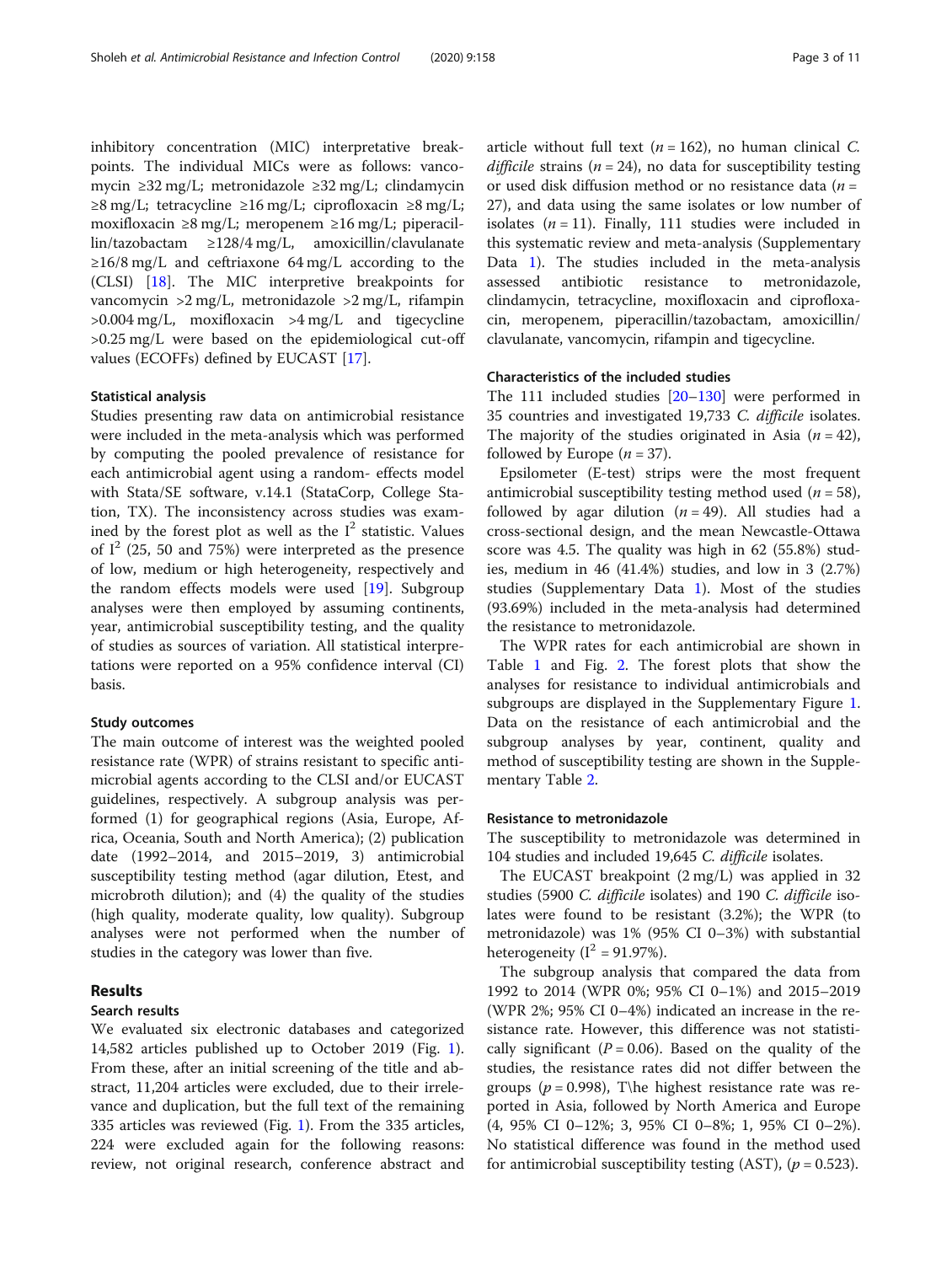<span id="page-3-0"></span>

# Table 1 The WPR rates for each antimicrobial

| <b>Antimicrobials</b>       | <b>Breakpoint</b><br>(mg/L) | Number of<br>isolates tested | <b>Number of resistant</b><br>isolates n (%) | Weighted pooled<br>resistance rate | 95% Confidence<br>interval | Heterogeneity |
|-----------------------------|-----------------------------|------------------------------|----------------------------------------------|------------------------------------|----------------------------|---------------|
| Metronidazole               | >2                          | 5900                         | 190(3.2)                                     | 0.01                               | $0 - 0.03$                 | 91.97         |
| Metronidazole               | $\geq$ 32                   | 13,207                       | 129(1.0)                                     | 0.00                               | $0 - 0.00$                 | 81.4          |
| Vancomycin                  | $\geq$ 32                   | 2307                         | 13(0.6)                                      | 0.00                               | $0 - 0.00$                 | 38.6          |
| Vancomycin                  | $\geq 16$                   | 2296                         | 10(0.4)                                      | 0.00                               | $0 - 0.00$                 | 7.62          |
| Vancomycin                  | $\geq 4$                    | 1107                         | 7(0.6)                                       | 0.00                               | $0 - 0.01$                 | 50.1          |
| Vancomycin                  | >2                          | 11,188                       | 416(3.7)                                     | 0.01                               | $0 - 0.02$                 | 89.79         |
| Moxifloxacin                | $\geq 8$                    | 11,484                       | 3912 (34.1)                                  | 0.32                               | $0.25 - 0.4$               | 93.89         |
| Meropenem                   | $\geq 16$                   | 2756                         | 20(0.7)                                      | 0.00                               | $0 - 0.01$                 | 71.49         |
| Piperacillin/<br>Tazobactam | $\geq$ 128/4                | 3041                         | 8(0.3)                                       | 0.00                               | $0 - 0.00$                 | $\circ$       |
| Clindamycin                 | $\geq 8$                    | 19,645                       | 6685 (34.0)                                  | 0.59                               | $0.53 - 0.65$              | 97.50         |
| Ciprofloxacin               | $\geq 8$                    | 4339                         | 3356 (77.0)                                  | 0.95                               | $0.85 - 1.0$               | 99.12         |
| Tetracycline                | $\geq 16$                   | 4861                         | 886 (18.2)                                   | 0.20                               | $0.14 - 0.27$              | 97.04         |
| Amoxicillin/<br>Clavulanate | $\geq 16/8$                 | 2803                         | 4(0.1)                                       | 0.00                               | $0 - 0.00$                 | 45.4          |
| Ceftriaxone                 | $\geq 64$                   | 3476                         | 1289 (37.1)                                  | 0.47                               | $0.29 - 0.65$              | 99.05         |
| Rifampin                    | >0.004                      | 1861                         | 787 (42.3)                                   | 0.37                               | $0.18 - 0.58$              | 97.69         |
| Moxifloxacin                | >4                          | 2809                         | 929 (33.1)                                   | 0.49                               | $0.30 - 0.67$              | 98.68         |
| Tigecycline                 | >0.25                       | 2375                         | 39 (1.6)                                     | 0.01                               | $0 - 0.03$                 | 83.53         |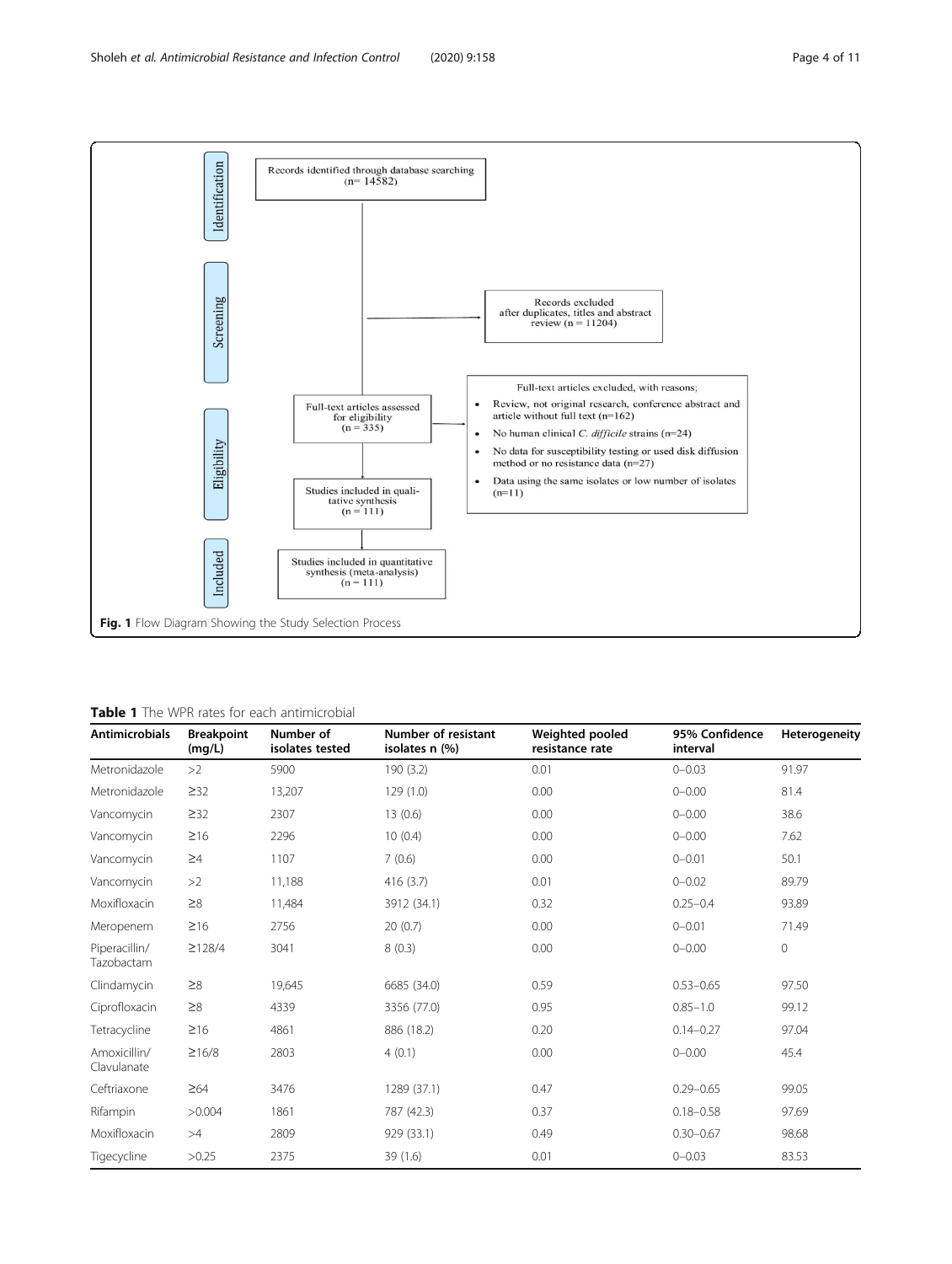<span id="page-4-0"></span>

The CLSI breakpoint (32 mg/L) was applied to 69 studies and 129 of the 13,207 C. difficile isolates investigated were found to be resistant (1.0%); the WPR was 0% (95% CI 0–0%), with substantial heterogeneity ( $I^2$  = 81.4%). No statistical significant difference was found between data from 1992 to 2014 and 2015–2019 ( $p =$ 0.280). Subgroup analyses by continent showed a significant difference between the groups ( $p = 0.038$ ); the highest resistance was in Europe (1%; 95% CI 0–2%). No statistical difference was found in the method used for AST  $(P = 0.281)$ .

#### Resistance to vancomycin

A susceptibility to vancomycin was determined in 94 studies where 15,515 C. difficile isolates were tested.

Eighteen studies used the breakpoint of 32 mg/L and 13 C. difficile isolates of the 2307 isolates tested were resistant (0.6%). Another nine studies used the breakpoint of 16 mg/L and ten C. difficile isolates of 2296 tested were resistant (0.4%). Eight studies used the breakpoint of 4 mg/L and seven isolates of the 1107 isolates tested were resistant (0.6%). Overall the WPRs were, based on the breakpoints of 32, 16 and  $4 \text{ mg/L}$ , 0% (95% CI 0– 0%), 0% (95% CI 0–0%), and 0% (95% CI 0–1%) with a heterogeneity of ≤50.1%. The subgroup analyses were not performed.

Based on the EUCAST breakpoint of 2 mg/L, a sensitivity to vancomycin was investigated in 58 studies and of the 11,188 C. difficile isolates tested, 416 isolates were found to be resistant (3.7%). The WPR was 1% (95% CI 0–2%), with substantial heterogeneity ( $I^2$  = 93.89%,  $P =$ 0.00).

The subgroup analysis, that compared data from 1992 to 2014 (WPR 1%; 95% CI 0–2%) and from 2015 to 2019 (WPR 1%; 95% CI 0–3%), indicated an increase in the resistance rate, however, this difference was not statistically significant ( $P = 0.48$ ). In the continental subgroup analyses, a significant difference was found  $(P = 0.000)$ and the highest resistance rates were reported in South America followed by North America (53, 95% CI 38–68 and 4%, 95% CI 1–9%).

The resistance rates differ significantly when comparing the quality of studies ( $P = 0.01$ ). In the low quality articles, the WPR was 6% (95% CI 2–11%) higher than in the moderate and high quality articles with a WPR of 2% (95% CI 0–2%). No statistical difference was found in the method used for AST  $(P = 0.47)$ .

#### Resistance to moxifloxacin

A susceptibility to moxifloxacin was determined in 78 studies and from those studies 14,383 isolates were investigated.

Using the CLSI breakpoint of 8 mg/L, 11484 C. difficile isolates were investigated and 3912 isolates were found to be resistant (34.1%); the WPR to moxifloxacin was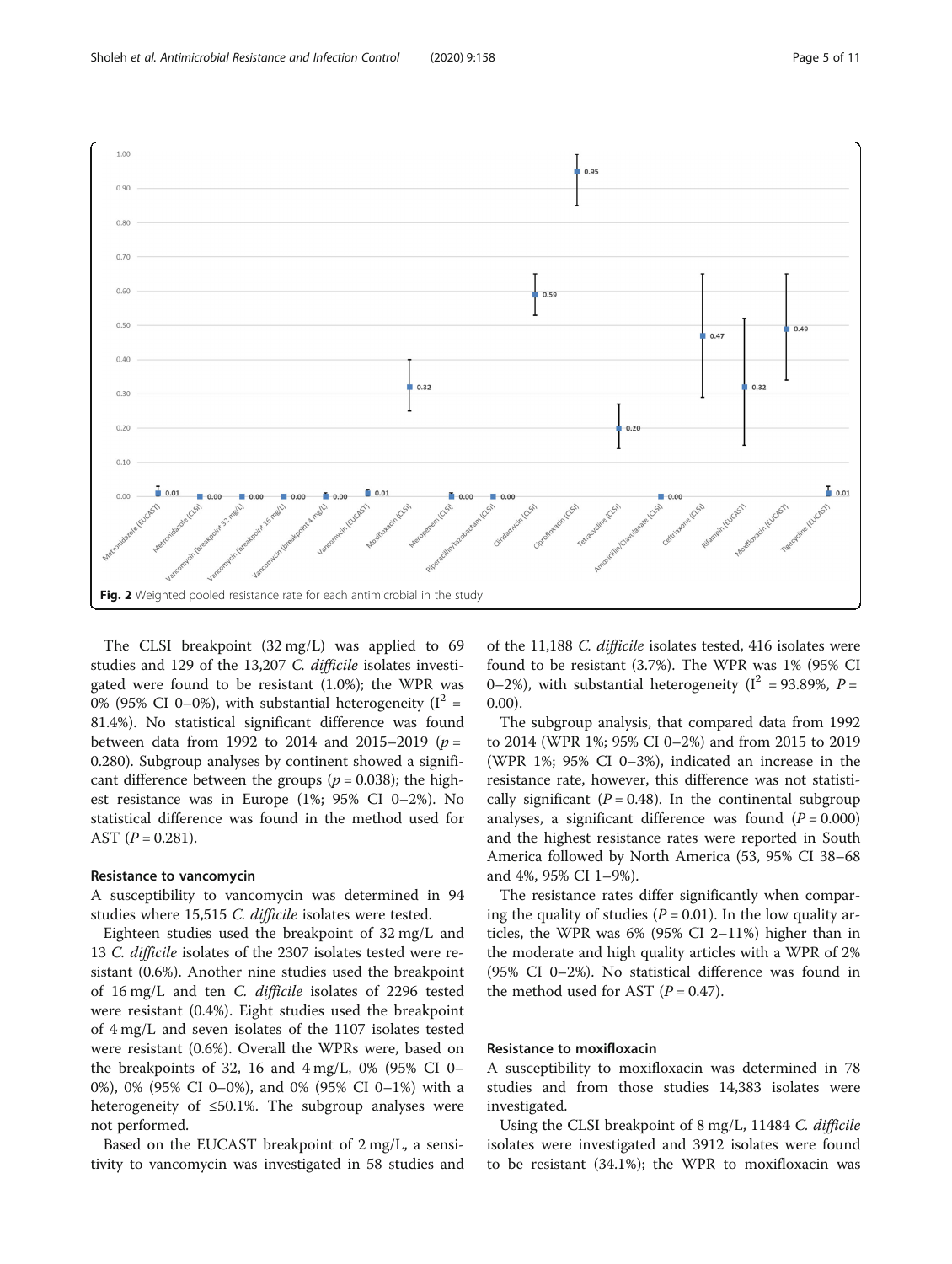32% (95% CI, 25–40%) with a substantial heterogeneity  $(I^2 = 93.89\%, P = 0.00).$ 

The subgroup analysis, that compared data from 1992 to 2014 and 2015–2019, did not find any significant difference between these groups ( $p = 0.508$ ). In the continental categorisation, the difference between the groups was significant ( $P = 0.000$ ); the highest WPR was in Africa, followed by North America and Asia (94, 95% CI 85–98%; 44, 95% CI 33–55 and 33%, 95% CI 25–40%), respectively. In a subgroup analysis on the quality of articles, the results showed a significant difference  $(P =$ 0.014); the low, moderate and high quality reports gave WPRs of 54% (95% CI 39–68%), 35% (95% CI 22–49%), and 30% (95% CI 22–38%). No statistical difference was found in the method used for AST  $(P = 0.543)$ .

Using the EUCAST breakpoint of 4 mg/L, 11484 C. difficile isolates were investigated and 3912 isolates were found to be resistant; 34.1%); the WPR was 49% (95% CI 0.34–0.65) with a substantial heterogeneity  $(I^2 = 98.4\%$ ,  $P = 0.00$ ). The subgroup analyses were not performed.

# Resistance to ciprofloxacin

The susceptibility to ciprofloxacin was determined in 28 studies investigating 4339 C. difficile isolates and used a breakpoint of 8 mg/L. From them, 3356 isolates were found to be resistant (77%); the WPR to ciprofloxacin was 95% (95% CI 85–100%) with a substantial heterogeneity ( $I^2 = 99.12\%$ ,  $P = 0.00$ ).

A subgroup analysis, that compared the data from 1992 to 2014 and 2015–2019, showed a significant difference  $(P = 0.001)$ , 100% (95% CI 100%) versus 79% (95% CI 54–97%). The difference in continental categorisation was also significant ( $P = 0.000$ ); the highest WPR was in South America (100, 95% CI 40–100%) followed by Asia (96, 95% CI 89–100% and North America (94, 95% CI 40–100%). No statistical difference was found in the method used for AST  $(P = 0.495)$ .

#### Resistance to clindamycin

The susceptibility to clindamycin was determined in 64 studies investigating 19,645 C. difficile isolates and, using the CLSI breakpoint (8 mg/l), 6685 C. difficile isolates were reported to be resistant (34.0%).

The overall WPR to clindamycin was 59% (95% CI, 53–65%), with a substantial heterogeneity ( $I^2$  = 97.50%,  $P = 0.00$ ); there was no significant difference in the time categories ( $P = 0.96$ ). The groups differed in continental categorization ( $p = 0.000$ ) with the highest rates in Asia and South America (72, 95% CI 65–78 and 59%, 95% CI 19–94%, respectively). Also, in the subgroup analysis on the quality of articles, the results showed a significant difference  $(P = 0.000)$ ; the low, moderate and high quality reports reported resistance rates of 17% (95%CI 9–27%), 57% (95% CI 46–68%) and 63% (95% CI 55–

70%), respectively. There was statistical significance between the methods used for AST ( $p = 0.020$ ).

#### Resistance to tetracycline

The susceptibility to tetracycline was determined in 31 studies investigating 4861 C. difficile isolates and from those 886 isolates (18.2%) were found to be resistant using the breakpoint of 16 mg/L. The WPR was 20% (95% CI, 14–27%), with substantial heterogeneity ( $I^2$  = 97.04%,  $P = 0.00$ ).

There was no difference between the data from 1992 to 2014 and 2015–2019 ( $p = 0.26$ ). A statistically significant difference was found in the continental categorization  $(P = 0.000)$ ; the highest resistances were 34% (95% CI, 26– 43%), 26% (95% CI, 17–35%), and 16% (95% CI, 5–31%) in Oceania, Asia, and Europe, respectively. In a subgroup analysis on the quality of articles, the results showed a significant difference ( $P = 0.01$ ); the low, moderate and high quality reports gave resistance rates of 40% (95%CI 29– 52%), 16% (95% CI 7–28%) and 22% (95% CI 13–32%), respectively. No statistical difference was found in the method used for AST ( $P = 0.216$ ).

#### Meropenem

The susceptibility to meropenem was determined in 17 studies using the breakpoint  $(\geq 16 \text{ mg/L mg/L})$  and 2756 C. difficile isolates were investigated; 20 isolates found to be resistant (0.7%). The overall WPR was 0% (95% CI, 0%-%1) with moderate heterogeneity ( $I^2 = 71.49$ %,  $P =$ 0.00). No statistical difference was found between the data from 1992 to 2014 and 2015–2019 ( $p = 0.106$ ). The continental, quality and methods subgroup differences were not analysed.

#### Amoxicillin/Clavulanate

The susceptibility to co-amoxicillin was investigated in 10 studies using the breakpoint of ≥16/8 mg/L. A total of 2803 C. difficile isolates were investigated and 4 isolates were reported as resistant (0.1%); the WPR was 0% (95% CI, 0–0%), with low heterogeneity ( $I^2 = 45.4\%$ ,  $P = 0.06$ ). No subgroup analyses were performed.

#### Piperacillin/Tazobactam

The susceptibility to piperacillin/tazobactam was investigated in 17 studies applying the breakpoint of ≥128/4 mg/L mg/L and included 3041 C. difficile isolates. Eight isolates were found to be resistant (0.3%); the WPR to this antibiotic was 0% with (95% CI, 0–0%). No subgroup analyses were performed.

#### Ceftriaxone

The susceptibility to ceftriaxone was investigated in 13 studies. Of the 3476 C. difficile isolates investigated, 1289 isolates were found to be resistant (37.1%) using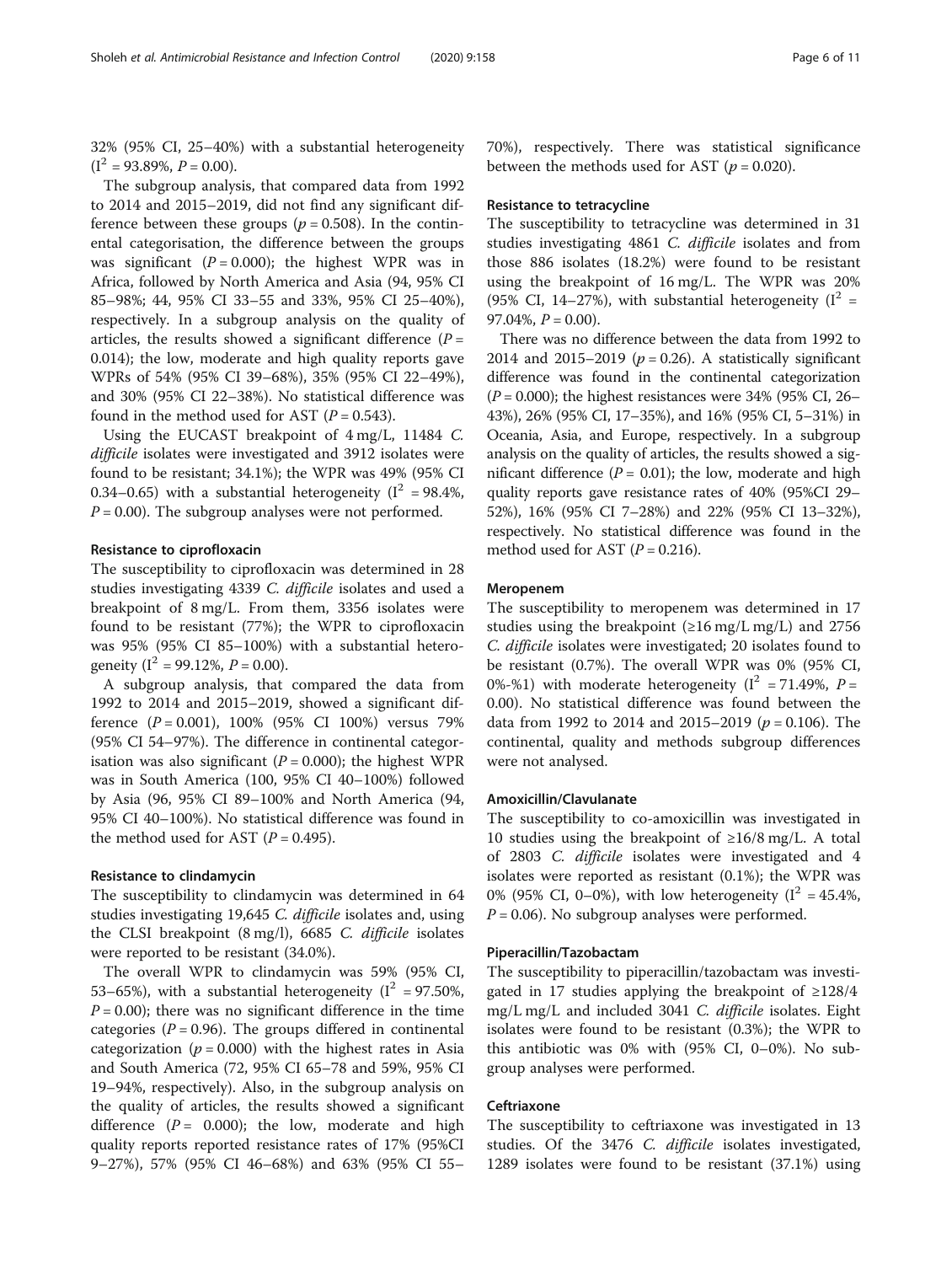the breakpoint of ≥64 mg/L. The WPR for ceftriaxone was 47% (95% CI, 29–65%), with substantial heterogeneity ( $I^2$  = 99.05%,  $P = 0.00$ ). No subgroup analyses were performed.

#### Rifampin

The susceptibility to rifampin was investigated in 10 studies on 1861 of C. difficile isolates. Using the breakpoint of 0.004 mg/L, 787 isolates were reported to be resistant (42.3%), the WPR was 37% (95% CI, 18–58%) with substantial heterogeneity ( $I^2 = 97.69\%$ ,  $P = 0.00$ ). No subgroup analyses were performed.

#### **Tigecycline**

The susceptibility to tigecycline was investigated in 10 studies in 2375 C. difficile isolates. Thirty-nine isolates were reported to be resistant (1.6%) based on the breakpoint of 0.25 mg/L; the WPR was 1% (95% CI 0–3%) with substantial heterogeneity ( $I^2 = 83.53\%$ ,  $P = 0.00$ ). No subgroup analyses were performed.

### Fidaxomicin

The susceptibility to fidaxomicin was investigated in 1184 isolates from six studies. One isolate found to be resistant (0.08%) based on the breakpoint of  $\geq 8$  mg/L. The analyses were not performed because of the absence of a recommended breakpoint and the low number of studies.

#### **Discussion**

Due to the limited number of antimicrobials that can be used for the treatment  $[7-9]$  $[7-9]$  $[7-9]$  of CDI, it is important to obtain information about the resistance profiles of circulating C. difficile strains. Moreover, the accumulation of resistance mechanisms gives C. difficile an advantage since CDI can develop after the use of antimicrobials due to an alteration in gut microbiota [[5\]](#page-7-0).

Several methods can be used to determine the MIC in antimicrobial susceptibility testing. In our study, the Etest was the most used method followed by agar dilution. The agar dilution method is suitable for AST when there is high number of isolates since there is a need to prepare fresh testing plates for each experiment; however the commercially available Etest can be used independently for individual isolates.

Three antimicrobials are recommended for the treatment of CDI; metronidazole, vancomycin and fidaxomicin. For AST, there is still no MIC breakpoint available for fidaxomicin; for vancomycin and metronidazole two values exist but with a wide range: EUCAST 2 mg/L and CLSI 32 mg/L, The difference between the resistance rates, according to the breakpoint used, was also noted in our study. For metronidazole, the WPR was 1% (95% CI, 0–3%) using EUCAST but using CLSI, the WPR was 0% (95% CI, 0–0%). A similar pattern was also observed for vancomycin where using the EUCAST breakpoint, the WPR was higher (1% (95% CI 0–2%) than for the CLSI breakpoint 0% (95% CI, 0–0%).

Recently, a systematic review and meta-analysis [[131](#page-10-0)] of metronidazole and vancomycin resistance in C. difficile showed higher WPRs than observed in our study; 1.9% (95% CI, 0.5–3.6%) for metronidazole and 2.1% (95% CI, 0–5.1%) for vancomycin. The analyses differed in the date of publication for data collection, (1982– 2017) vs (1992–2019), and in the origin of the isolates since, in our analyses, the data on the C. difficile isolates of animal origin were not included.

The data on the susceptibility testing for metronidazole, vancomycin and moxifloxacin were included in the "enhanced level" of a CDI surveillance protocol published by the European Centre for Disease Prevention and Control (ECDC) [[2\]](#page-7-0). Moxifloxacin, a fluoroquinolone, is not considered as a drug for CDI treatment but moxifloxacin resistance in C. difficile strains was shown to be an important marker for the spread of C. difficile in a healthcare setting [\[132\]](#page-10-0). Two representatives of fluoroquinolones were analysed in our study: ciprofloxacin and moxifloxacin. From all the antimicrobials in our study, ciprofloxacin showed the highest level of resistance (WPR 95%) and the resistance to moxifloxacin was 32 and 49% according to the CLSI and EUCAST breakpoints, respectively.

In addition to fluoroquinolones, clindamycin, amoxicillin/clavulanate and cephalosporins are indicated for limited use in hospital settings in order to reduce CDI rates [\[6](#page-7-0)]. From these four classes of antimicrobials, three classes exhibited high rates of resistance; however with amoxicillin/clavulanate, only 4 isolates out of 2803 isolates were investigated.

Rifaximin has been suggested as an alternative to existing CDI therapies, especially in CDI recurrences and their prevention [[133](#page-10-0), [134\]](#page-10-0). Data on rifampin resistance, which correlate with rifaximin [\[135\]](#page-10-0), showed a high level of resistance in investigated C. difficile isolates (787/ 1861) and suggest more risk to treatment failure due to C. difficile strain resistance compared to recommended CDI treatments.

The effectiveness of tigecycline use in the treatment of CDI was evaluated in several studies [\[10\]](#page-7-0). According to the reported resistance rates in our study, treatment failure is less likely with tigecycline than with rifaximin. However, recently, the emergence of mobile tigecyclineresistance genes,  $tet(X3)$  and  $tet(X4)$  that inactivate all tetracyclines, including tigecycline, was reported recently in gram-negative bacteria [\[136](#page-10-0)]. Moreover, Tet proteins have, in vitro, the potential to acquire mutations leading to an increased MICs for tigecycline [\[137\]](#page-10-0). From the available data, the tet classes of ribosomal protection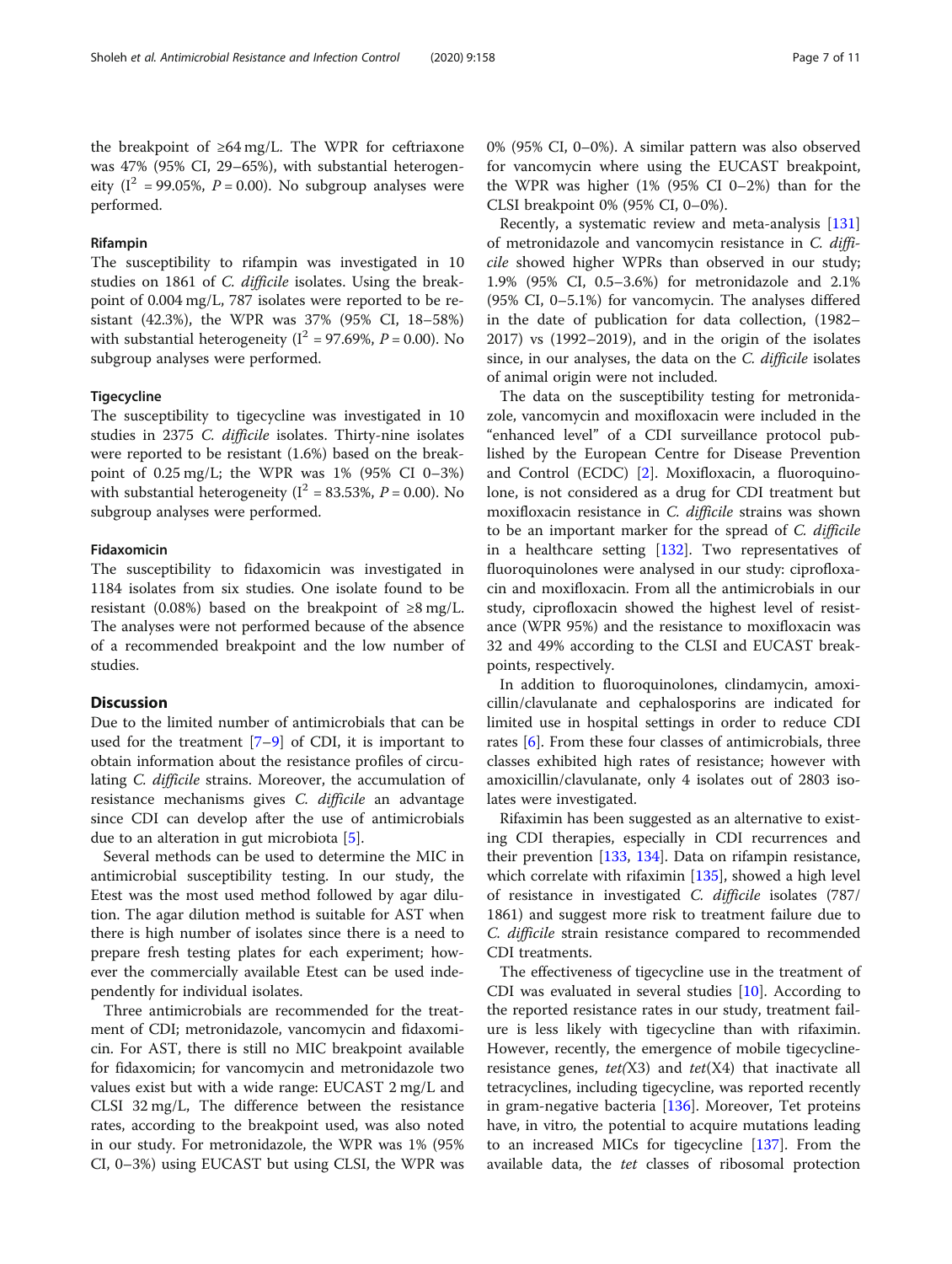<span id="page-7-0"></span>genes are the most common molecular mechanism for tetracycline resistance in C. difficile [13]. The spread of newly detected  $tet(X)$  genes or mutations in present tet classes genes (e.g tetM or tetW) could increase the prevalence of resistance to tigecycline.

# Conclusion

A resistance to metronidazole, vancomycin, fidaxomicin, meropenem and piperacillin-tazobactam is reported rarely. From alternative CDI treatment drugs, tigecycline had a lower resistance rate than rifampicin. The highrisk antimicrobials for CDI development showed a high level of resistance, the highest was seen in the second generation of fluoroquinolones and clindamycin; amoxicillin/clavulanate showed almost no resistance. Tetracycline resistance was present in one fifth of human clinical C. difficile isolates.

#### Supplementary information

Supplementary information accompanies this paper at [https://doi.org/10.](https://doi.org/10.1186/s13756-020-00815-5) [1186/s13756-020-00815-5](https://doi.org/10.1186/s13756-020-00815-5).

Additional file 1. Additional file 2. Additional file 3. Additional file 4.

#### Abbreviations

WPR: Weighted Pooled Resistance; CDI: Clostridium difficile infection; EUCAST: European Committee on Antimicrobial Susceptibility Testing; CLSI: Clinical & Laboratory Standards Institute; MIC: Minimal inhibitory concentration; ECOFFs: Epidemiological cut-off values; AST: Antimicrobial susceptibility testing; ECDC: European Centre for Disease Prevention and Control

#### Acknowledgements

We are grateful for the useful comments and suggestions from anonymous referees.

#### Authors' contributions

Mohammad Sholeh, Ebrahim Kouhsari: Conceptualization, Methodology, Software. Mehdi Forouzesh, Sergey Mironov, Nourkhoda Sadeghifard: Data curation, Writing- Original draft preparation. Leila Molaeipour, Abbas Maleki: Visualization, Investigation. Marcela Krutova: Supervision, Validation: Ebrahim Kouhsari, Marcela Krutova: Writing- Reviewing and Editing. The author(s) read and approved the final manuscript.

#### Funding

This research did not receive any specific grant from funding agencies in the public, commercial, or not-for-profit sectors. We thank the Ilam University of Medical Sciences (A-10-2575-2) for financial support.

#### Availability of data and materials

All data were included.

### Ethics approval and consent to participate

This study was approved by the Ethics Committee of Ilam University of Medical Sciences (<http://ethics.research.ac.ir/IR.MEDILAM.REC.1398.136>).

#### Consent for publication

Not applicable.

#### Competing interests

The authors report no conflicts of interest in this work.

#### Author details

<sup>1</sup> Dept. of Microbiology, Faculty of Medicine, Iran University of Medical Sciences, Tehran, Iran. <sup>2</sup>Dept. of Medical Microbiology, 2nd Faculty of Medicine, Charles University and Motol University Hospital, Prague, Czech Republic. <sup>3</sup>Assistant professor of Legal medicine Research Center, Legal Medicine organization, Tehran, Iran. <sup>4</sup>Department of propaedeutics of dental diseases, I.M. Sechenov First Moscow State Medical University (Sechenov University), Moscow, Russia. <sup>5</sup>Clinical Microbiology Research Center, Ilam University of Medical Sciences, Ilam, Iran. <sup>6</sup>Dept. of Epidemiology, School of Public Health, Iran University of Medical Sciences, Tehran, Iran. <sup>7</sup>Laboratory Sciences Research Center, Golestan University of Medical Sciences, Gorgan, Iran. <sup>8</sup>Student Research Committee, Ilam University of Medical Sciences, Ilam Iran.

#### Received: 14 May 2020 Accepted: 9 September 2020 Published online: 25 September 2020

#### References

- 1. Lawson PA, Citron DM, Tyrrell KL, Finegold SM. Reclassification of clostridium difficile as clostridioides difficile (Hall and O'Toole 1935) Prévot 1938. Anaerobe. 2016;40:95–9.
- 2. Krutova M, Kinross P, Barbut F, Hajdu A, Wilcox M, Kuijper E, et al. How to: surveillance of Clostridium difficile infections. Clin Microbiol Infect. 2018; 24(5):469–75.
- 3. Fawley WN, Davies KA, Morris T, Parnell P, Howe R, Wilcox MH. Enhanced surveillance of Clostridium difficile infection occurring outside hospital, England, 2011 to 2013. Eurosurveillance. 2016;21(29):30295.
- 4. Barbut F, Day N, Bouée S, Youssouf A, Grandvoinnet L, Lalande V, et al. Toxigenic Clostridium difficile carriage in general practice: results of a laboratory-based cohort study. Clin Microbiol Infect. 2019;25(5):588–94.
- 5. Rupnik M, Wilcox MH, Gerding DN. Clostridium difficile infection: new developments in epidemiology and pathogenesis. Nat Rev Microbiol. 2009; 7(7):526–36.
- 6. Lawes T, Lopez-Lozano J-M, Nebot CA, Macartney G, Subbarao-Sharma R, Wares KD, et al. Effect of a national 4C antibiotic stewardship intervention on the clinical and molecular epidemiology of Clostridium difficile infections in a region of Scotland: a non-linear time-series analysis. Lancet Infect Dis. 2017;17(2):194–206.
- 7. Debast SB, Bauer MP, Kuijper EJ. Committee. European Society of Clinical Microbiology and Infectious Diseases: update of the treatment guidance document for Clostridium difficile infection. Clin Microbiol Infect. 2014;20:1–26.
- 8. McDonald LC, Gerding DN, Johnson S, Bakken JS, Carroll KC, Coffin SE, et al. Clinical practice guidelines for Clostridium difficile infection in adults and children: 2017 update by the Infectious Diseases Society of America (IDSA) and Society for Healthcare Epidemiology of America (SHEA). Clin Infect Dis. 2018;66(7):e1–e48.
- 9. Ooijevaar R, Van Beurden Y, Terveer E, Goorhuis A, Bauer M, Keller J, et al. Update of treatment algorithms for Clostridium difficile infection. Clin Microbiol Infect. 2018;24(5):452–62.
- 10. Kechagias KS, Chorepsima S, Triarides NA, Falagas ME. Tigecycline for the treatment of patients with Clostridium difficile infection: an update of the clinical evidence. Eur J Clin Microbiol Infect Dis. 2020;39:1053–8.
- 11. Garey KW, Ghantoji SS, Shah DN, Habib M, Arora V, Jiang Z-D, et al. A randomized, double-blind, placebo-controlled pilot study to assess the ability of rifaximin to prevent recurrent diarrhoea in patients with Clostridium difficile infection. J Antimicrob Chemother. 2011;66(12):2850–5.
- 12. Stabler RA, Dawson LF, Valiente E, Cairns MD, Martin MJ, Donahue EH, et al. Macro and micro diversity of Clostridium difficile isolates from diverse sources and geographical locations. PLoS One. 2012;7(3):e31559.
- 13. Dingle KE, Didelot X, Quan TP, Eyre DW, Stoesser N, Marwick CA, et al. A role for tetracycline selection in recent evolution of agriculture-associated Clostridium difficile PCR Ribotype 078. MBio. 2019;10(2):e02790–18.
- 14. Lim S-C, Riley TV, Knight DR. One health: the global challenge of Clostridium difficile infection. Microbiology Australia. 2020;41(1):23–7.
- 15. Elshamy AA, Aboshanab KM. A review on bacterial resistance to carbapenems: epidemiology, detection and treatment options. Future Science OA. 2020;6(3):FSO438.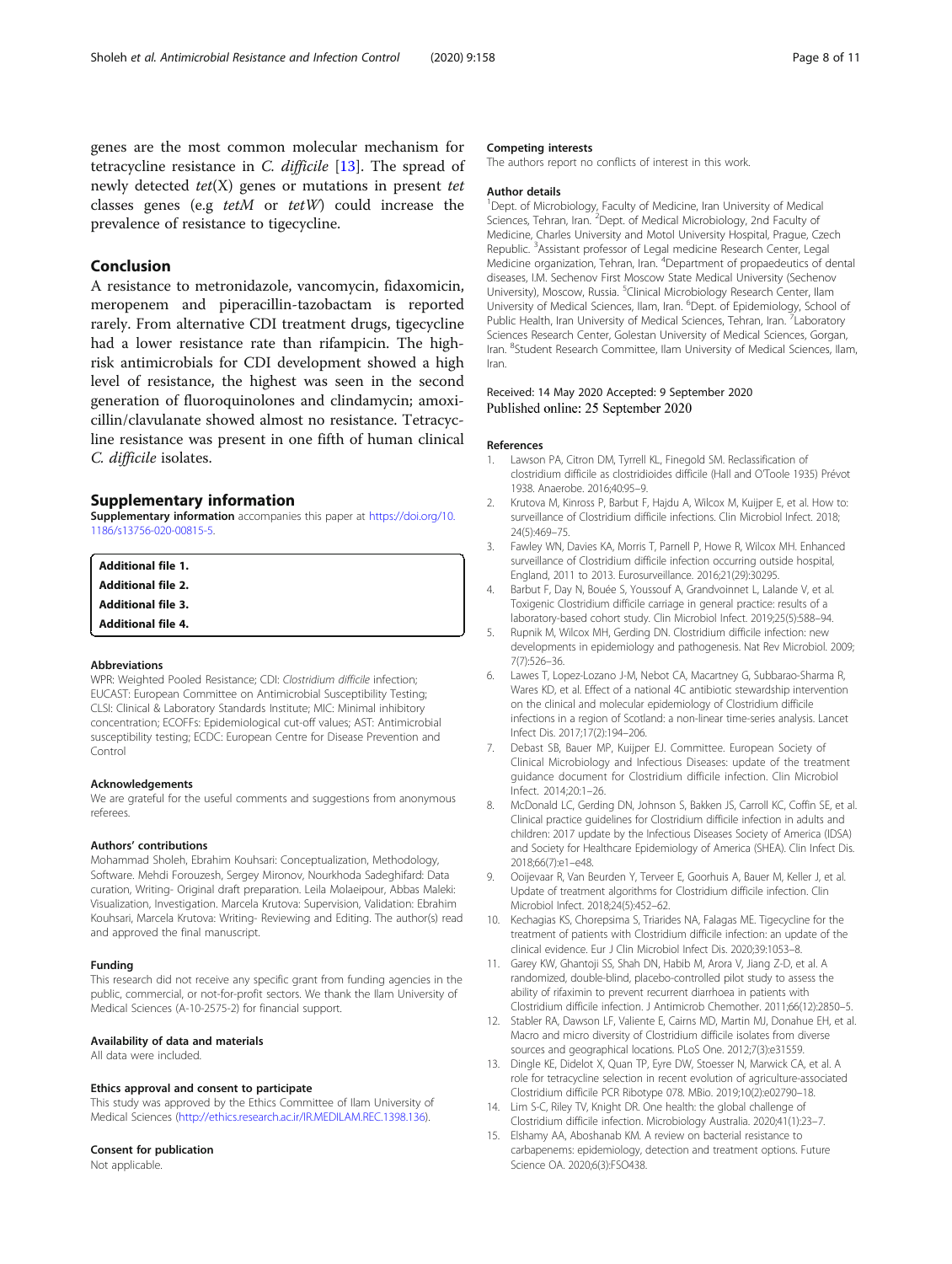- <span id="page-8-0"></span>16. Modesti PA, Reboldi G, Cappuccio FP, Agyemang C, Remuzzi G, Rapi S, et al. Panethnic differences in blood pressure in Europe: a systematic review and meta-analysis. PLoS One. 2016;11(1):e0147601.
- 17. Eucast T. European committee on antimicrobial susceptibility testing, breakpoint tables for interpretation of MICs and zone diameters. In: European Society of Clinical Microbiology and Infectious Diseases Basel; 2018.
- Wayne P. Clinical and Laboratory Standards Institute (CLSI) performance standards for antimicrobial disk diffusion susceptibility tests 28th ed. approved standard. CLSI doc M100-S28. 2009;29(2011):M100–S128.
- 19. DerSimonian R, Laird N. Meta-analysis in clinical trials. Control Clin Trials. 1986;7(3):177–88.
- 20. Ackermann G, Degner A, Cohen SH, Silva J Jr, Rodloff AC. Prevalence and association of macrolide–lincosamide–streptogramin B (MLSB) resistance with resistance to moxifloxacin in Clostridium difficile. J Antimicrob Chemother. 2003;51(3):599–603.
- 21. Ackermann G, Löffler B, Adler D, Rodloff AC. In vitro activity of OPT-80 against Clostridium difficile. Antimicrob Agents Chemother. 2004;48(6): 2280–2.
- 22. Álvarez-Pérez S, Blanco JL, Harmanus C, Kuijper E, García ME. Subtyping and antimicrobial susceptibility of Clostridium difficile PCR ribotype 078/126 isolates of human and animal origin. Vet Microbiol. 2017;199:15–22.
- 23. Androga GO, Knight DR, Lim S-C, Foster NF, Riley TV. Antimicrobial resistance in large clostridial toxin-negative, binary toxin-positive Clostridium difficile ribotypes. Anaerobe. 2018;54:55–60.
- 24. Aoki K, Takeda S, Miki T, Ishii Y, Tateda K. Antimicrobial susceptibility and molecular characterization using whole-genome sequencing of Clostridioides difficile collected in 82 hospitals in Japan between 2014 and 2016. Antimicrob Agents Chemother. 2019;63(12):e01259–19.
- 25. Aptekorz M, Szczegielniak A, Wiechuła B, Harmanus C, Kuijper E, Martirosian G. Occurrence of Clostridium difficile ribotype 027 in hospitals of Silesia, Poland. Anaerobe. 2017;45:106–13.
- 26. Arca-Suárez J, Galán-Sánchez F, Cano-Cano F, García-Santos G, Rodríguez-Iglesias M. Antimicrobial susceptibility and molecular typing of toxigenic clinical isolates of Clostridium difficile causing infections in the south of Spain. Anaerobe. 2018;54:146–50.
- 27. Baghani A, Ghourchian S, Aliramezani A, Yaseri M, Mesdaghinia A, Douraghi M. Highly antibiotic-resistant Clostridium difficile isolates from Iranian patients. J Appl Microbiol. 2018;125(5):1518–25.
- 28. Balassiano IT, dos Santos-Filho J, Vital-Brazil JM, Nouér SA, Souza CR, Brazier JS, et al. Detection of cross-infection associated to a Brazilian PCR-ribotype of Clostridium difficile in a university hospital in Rio de Janeiro, Brazil. Antonie Van Leeuwenhoek. 2011;99(2):249–55.
- 29. Beran V, Chmelar D, Vobejdova J, Konigova A, Nemec J, Tvrdik J. Sensitivity to antibiotics of Clostridium difficile toxigenic nosocomial strains. Folia Microbiol. 2014;59(3):209–15.
- 30. Beran V, Kuijper E, Harmanus C, Sanders I, van Dorp S, Knetsch C, et al. Molecular typing and antimicrobial susceptibility testing to six antimicrobials of Clostridium difficile isolates from three Czech hospitals in eastern Bohemia in 2011–2012. Folia Microbiol. 2017;62(5):445–51.
- 31. Berger FK, Rasheed SS, Araj GF, Mahfouz R, Rimmani HH, Karaoui WR, et al. Molecular characterization, toxin detection and resistance testing of human clinical Clostridium difficile isolates from Lebanon. Int J Med Microbiol. 2018; 308(3):358–63.
- 32. Bourgault A-M, Lamothe F, Loo VG, Poirier L. Group C-Cs. In vitro susceptibility of Clostridium difficile clinical isolates from a multi-institutional outbreak in southern Quebec, Canada. Antimicrob Agents Chemother. 2006; 50(10):3473–5.
- 33. Büchler AC, Rampini SK, Stelling S, Ledergerber B, Peter S, Schweiger A, et al. Antibiotic susceptibility of Clostridium difficile is similar worldwide over two decades despite widespread use of broad-spectrum antibiotics: an analysis done at the University Hospital of Zurich. BMC Infect Dis. 2014;14(1):607.
- 34. Byun J-H, Kim H, Kim JL, Kim D, Jeong SH, Shin JH, et al. A nationwide study of molecular epidemiology and antimicrobial susceptibility of Clostridioides difficile in South Korea. Anaerobe. 2019;60:102106.
- 35. Chatedaki C, Voulgaridi I, Kachrimanidou M, Hrabak J, Papagiannitsis C, Petinaki E. Antimicrobial susceptibility and mechanisms of resistance of Greek Clostridium difficile clinical isolates. J Global Antimicrob Resist. 2019; 16:53–8.
- 36. Chen Y-B, Gu S-L, Shen P, Lv T, Fang Y-H, Tang L-L, et al. Molecular epidemiology and antimicrobial susceptibility of Clostridium difficile isolated from hospitals during a 4-year period in China. J Med Microbiol. 2018;67(1):52–9.
- 37. Cheng J-W, Yang Q-W, Xiao M, Yu S-Y, Zhou M-L, Kudinha T, et al. High in vitro activity of fidaxomicin against Clostridium difficile isolates from a university teaching hospital in China. J Microbiol Immunol Infect. 2018;51(3):411–6.
- 38. Chia J-H, Lai H-C, Su L-H, Kuo A-J, Wu T-L. Molecular epidemiology of Clostridium difficile at a medical center in Taiwan: persistence of genetically clustering of A− B+ isolates and increase of A+ B+ isolates. PLoS One. 2013; 8(10):e75471.
- 39. Chow VC, Kwong TN, So EW, Ho YI, Wong SH, Lai RW, et al. Surveillance of antibiotic resistance among common Clostridium difficile ribotypes in Hong Kong. Sci Rep. 2017;7(1):1–6.
- 40. Costa CL, de Carvalho CBM, González RH, Gifoni MAC, de Albuquerque RR, Quesada-Gómez C, et al. Molecular epidemiology of Clostridium difficile infection in a Brazilian cancer hospital. Anaerobe. 2017;48:232–6.
- 41. Dong D, Zhang L, Chen X, Jiang C, Yu B, Wang X, et al. Antimicrobial susceptibility and resistance mechanisms of clinical Clostridium difficile from a Chinese tertiary hospital. Int J Antimicrob Agents. 2013;41(1):80–4.
- 42. Dong D, Peng Y, Zhang L, Jiang C, Wang X, Mao E. Clinical and microbiological characterization ofClostridium difficileinfection in a tertiary care hospital in Shanghai, China. Chin Med J. 2014;127(9):1601–7.
- 43. Ebrahim-Saraie HS, Heidari H, Amanati A, Bazargani A, Taghavi SA, Nikokar I, et al. A multicenter-based study on epidemiology, antibiotic susceptibility and risk factors of toxigenic Clostridium difficile in hospitalized patients in southwestern Iran. Infez Med. 2018;26(4):308–15.
- 44. Eckert C, Coignard B, Hebert M, Tarnaud C, Tessier C, Lemire A, et al. Clinical and microbiological features of Clostridium difficile infections in France: the ICD-RAISIN 2009 national survey. Med Mal Infect. 2013;43(2):67–74.
- 45. Eitel Z, Terhes G, Sóki J, Nagy E, Urbán E. Investigation of the MICs of fidaxomicin and other antibiotics against Hungarian Clostridium difficile isolates. Anaerobe. 2015;31:47–9.
- 46. Fenner L, Frei R, Gregory M, Dangel M, Stranden A, Widmer A. Epidemiology of Clostridium difficile-associated disease at university hospital Basel including molecular characterisation of the isolates 2006– 2007. Eur J Clin Microbiol Infect Dis. 2008;27(12):1201.
- 47. Fraga EG, Nicodemo AC, Sampaio JLM. Antimicrobial susceptibility of Brazilian Clostridium difficile strains determined by agar dilution and disk diffusion. Braz J Infect Dis. 2016;20(5):476–81.
- 48. Freeman J, Vernon J, Morris K, Nicholson S, Todhunter S, Longshaw C, et al. Pan-European longitudinal surveillance of antibiotic resistance among prevalent Clostridium difficile ribotypes. Clin Microbiol Infect. 2015;21(3):248. e249–16.
- 49. Gao Q, Wu S, Huang H, Ni Y, Chen Y, Hu Y, et al. Toxin profiles, PCR ribotypes and resistance patterns of Clostridium difficile: a multicentre study in China, 2012–2013. Int J Antimicrob Agents. 2016;48(6):736–9.
- 50. Giufrè M, Accogli M, Ricchizzi E, Barbanti F, Farina C, Fazii P, et al. Multidrugresistant infections in long-term care facilities: extended-spectrum βlactamase–producing Enterobacteriaceae and hypervirulent antibiotic resistant Clostridium difficile. Diagn Microbiol Infect Dis. 2018;91(3):275–81.
- 51. Goudarzi M, Goudarzi H, Alebouyeh M, Rad MA, Mehr FSS, Zali MR, et al. Antimicrobial susceptibility of Clostridium difficile clinical isolates in Iran. Iran Red Crescent Med J. 2013;15(8):704.
- 52. Harvala H, Alm E, Åkerlund T, Rizzardi K. Emergence and spread of moxifloxacin-resistant Clostridium difficile ribotype 231 in Sweden between 2006 and 2015. New Microbes New Infect. 2016;14:58–66.
- 53. Hastey CJ, Dale SE, Nary J, Citron D, Law JH, Roe-Carpenter DE, et al. Comparison of Clostridium difficile minimum inhibitory concentrations obtained using agar dilution vs broth microdilution methods. Anaerobe. 2017;44:73–7.
- 54. Hecht DW, Galang MA, Sambol SP, Osmolski JR, Johnson S, Gerding DN. In vitro activities of 15 antimicrobial agents against 110 toxigenic Clostridium difficile clinical isolates collected from 1983 to 2004. Antimicrob Agents Chemother. 2007;51(8):2716–9.
- 55. Hidalgo-Villeda F, Tzoc E, Torres L, Bu E, Rodríguez C, Quesada-Gómez C. Diversity of multidrug-resistant epidemic Clostridium difficile NAP1/RT027/ ST01 strains in tertiary hospitals from Honduras. Anaerobe. 2018;52:75–8.
- 56. Huang H, Wu S, Wang M, Zhang Y, Fang H, Palmgren A-C, et al. Clostridium difficile infections in a Shanghai hospital: antimicrobial resistance, toxin profiles and ribotypes. Int J Antimicrob Agents. 2009;33(4):339–42.
- 57. Huang H, Weintraub A, Fang H, Wu S, Zhang Y, Nord CE. Antimicrobial susceptibility and heteroresistance in Chinese Clostridium difficile strains. Anaerobe. 2010;16(6):633–5.
- 58. Hung Y-P, Tsai P-J, Lee Y-T, Tang H-J, Lin H-J, Liu H-C, et al. Nationwide surveillance of ribotypes and antimicrobial susceptibilities of toxigenic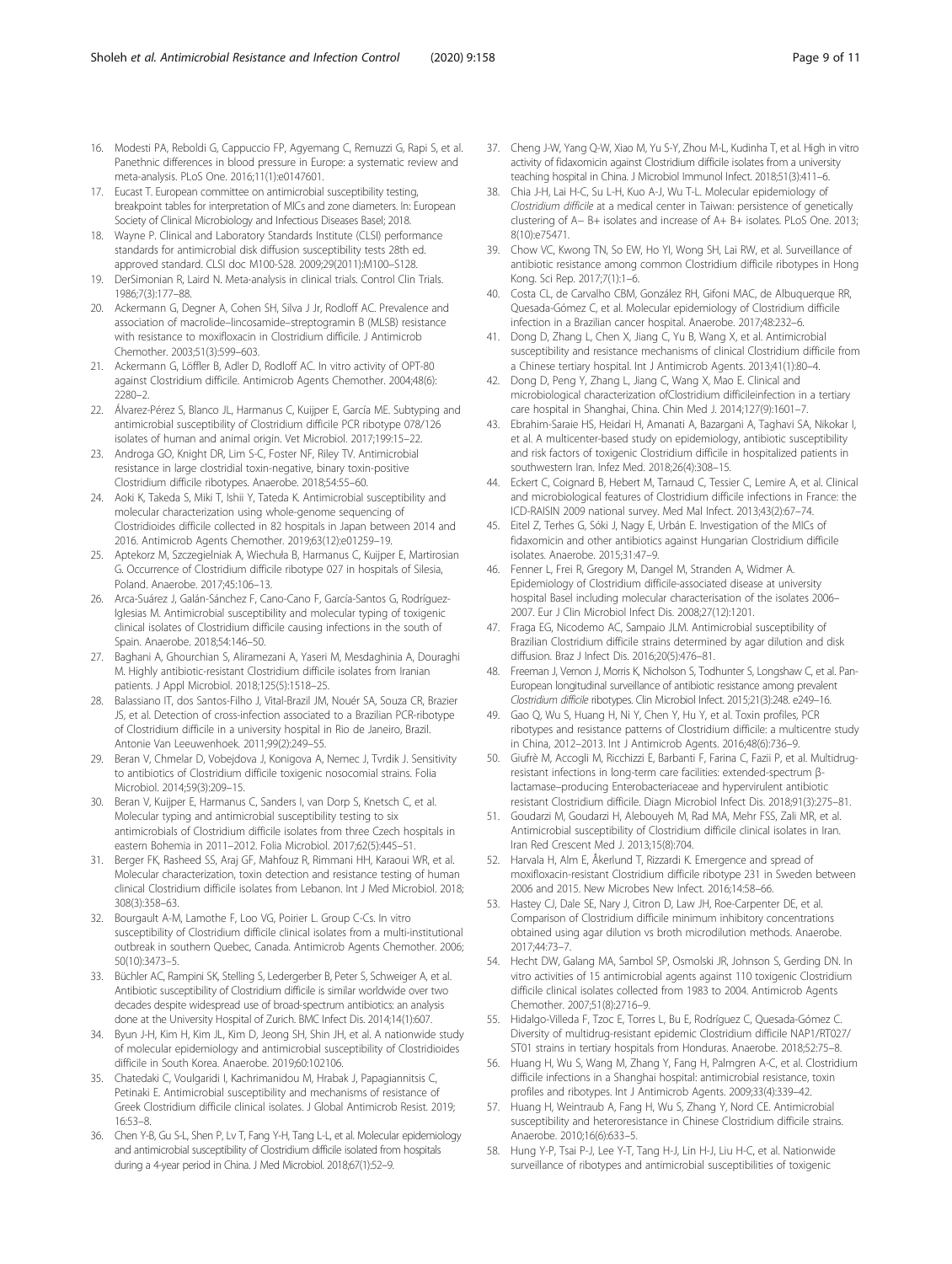Clostridium difficile isolates with an emphasis on reduced doxycycline and tigecycline susceptibilities among ribotype 078 lineage isolates in Taiwan. Infect Drug Resist. 2018;11:1197.

- 59. Jamal WY, Mokaddas EM, Verghese TL, Rotimi V. In vitro activity of 15 antimicrobial agents against clinical isolates of Clostridium difficile in Kuwait. Int J Antimicrob Agents. 2002;20(4):270–4.
- 60. Jamal WY, Rotimi VO. Surveillance of antibiotic resistance among hospitaland community-acquired toxigenic Clostridium difficile isolates over 5-year period in Kuwait. PLoS One. 2016;11(8):e0161411.
- 61. Jiang Z, DuPont H, La Rocco M, Garey K. In vitro susceptibility of Clostridium difficile to rifaximin and rifampin in 359 consecutive isolates at a university hospital in Houston, Texas. J Clin Pathol. 2010;63(4):355–8.
- 62. Jiménez A, Araya R, Paniagua D, Camacho-Mora Z, Du T, Golding G, et al. Molecular epidemiology and antimicrobial resistance of Clostridium difficile in a national geriatric hospital in Costa Rica. J Hosp Infect. 2018;99(4):475–80.
- 63. Jin D, Luo Y, Huang C, Cai J, Ye J, Zheng Y, et al. Molecular epidemiology of Clostridium difficile infection in hospitalized patients in eastern China. J Clin Microbiol. 2017;55(3):801–10.
- 64. John R, Brazier J. Antimicrobial susceptibility of polymerase chain reaction ribotypes of Clostridium difficile commonly isolated from symptomatic hospital patients in the UK. J Hosp Infect. 2005;61(1):11–4.
- 65. Karlowsky JA, Zhanel GG, Hammond GW, Rubinstein E, Wylie J, Du T, et al. Multidrug-resistant north American pulsotype 2 Clostridium difficile was the predominant toxigenic hospital-acquired strain in the province of Manitoba, Canada, in 2006–2007. J Med Microbiol. 2012;61(5):693–700.
- 66. Karlowsky JA, Adam HJ, Kosowan T, Baxter MR, Nichol KA, Laing NM, et al. PCR ribotyping and antimicrobial susceptibility testing of isolates of Clostridium difficile cultured from toxin-positive diarrheal stools of patients receiving medical care in Canadian hospitals: the Canadian Clostridium difficile surveillance study (CAN-DIFF) 2013–2015. Diagn Microbiol Infect Dis. 2018;91(2):105–11.
- 67. Kim J, Kang JO, Pai H, Choi TY. Association between PCR ribotypes and antimicrobial susceptibility among Clostridium difficile isolates from healthcare-associated infections in South Korea. Int J Antimicrob Agents. 2012;40(1):24–9.
- 68. Knight DR, Giglio S, Huntington PG, Korman TM, Kotsanas D, Moore CV, et al. Surveillance for antimicrobial resistance in Australian isolates of Clostridium difficile, 2013–14. J Antimicrob Chemother. 2015;70(11):2992–9.
- 69. Knight DR, Riley TV. Clostridium difficile clade 5 in Australia: antimicrobial susceptibility profiling of PCR ribotypes of human and animal origin. J Antimicrob Chemother. 2016;71(8):2213–7.
- 70. Kociolek LK, Gerding DN, Osmolski JR, Patel SJ, Snydman DR, McDermott LA, et al. Differences in the molecular epidemiology and antibiotic susceptibility of Clostridium difficile isolates in pediatric and adult patients. Antimicrob Agents Chemother. 2016;60(8):4896–900.
- 71. Kouhsari E, Douraghi M, Krutova M, Yaseri HF, Talebi M, Baseri Z, et al. The emergence of metronidazole and vancomycin reduced susceptibility in Clostridium difficile isolates in Iran. J Global Antimicrob Resist. 2019;18:28–33.
- 72. Krutova M, Matejkova J, Tkadlec J, Nyc O. Antibiotic profiling of Clostridium difficile ribotype 176–a multidrug resistant relative to C. difficile ribotype 027. Anaerobe. 2015;36:88–90.
- 73. Kullin BR, Reid S, Abratt V. Clostridium difficile in patients attending tuberculosis hospitals in Cape Town, South Africa, 2014-2015. Afr J Lab Med. 2018;7(2):1–9.
- 74. Kuwata Y, Tanimoto S, Sawabe E, Shima M, Takahashi Y, Ushizawa H, et al. Molecular epidemiology and antimicrobial susceptibility of Clostridium difficile isolated from a university teaching hospital in Japan. Eur J Clin Microbiol Infect Dis. 2015;34(4):763–72.
- 75. Lachowicz D, Pituch H, Obuch-Woszczatyński P. Antimicrobial susceptibility patterns of Clostridium difficile strains belonging to different polymerase chain reaction ribotypes isolated in Poland in 2012. Anaerobe. 2015;31:37–41.
- 76. Li H, Li W-G, Zhang W-Z, Yu S-B, Liu Z-J, Zhang X, et al. Antibiotic resistance of clinical isolates of Clostridioides difficile in China and its association with geographical regions and patient age. Anaerobe. 2019;60:102094.
- 77. Liao C-H, Ko W-C, Lu J-J, Hsueh P-R. Characterizations of clinical isolates of Clostridium difficile by toxin genotypes and by susceptibility to 12 antimicrobial agents, including fidaxomicin (OPT-80) and rifaximin: a multicenter study in Taiwan. Antimicrob Agents Chemother. 2012;56(7): 3943–9.
- 78. Lidan C, Linhai L, Yang L, Zhaohui S, Xiaoyan H, Yuling S. Molecular characterization and antimicrobial susceptibility of tcdA-negative Clostridium difficile isolates from Guangzhou, China. Diagn Microbiol Infect Dis. 2016;84(4):361–5.
- 79. López-Ureña D, Quesada-Gómez C, Miranda E, Fonseca M, Rodríguez-Cavallini E. Spread of epidemic Clostridium difficile NAP1/027 in Latin America: case reports in Panama. J Med Microbiol. 2014;63(2):322–4.
- 80. López-Ureña D, Quesada-Gómez C, Montoya-Ramírez M, del Mar G-CM, Somogyi T, Rodríguez C, et al. Predominance and high antibiotic resistance of the emerging Clostridium difficile genotypes NAPCR1 and NAP9 in a Costa Rican hospital over a 2-year period without outbreaks. Emerg Microbes Infect. 2016;5(1):1–5.
- 81. Luo Y, Zhang W, Cheng J-W, Xiao M, Sun G-R, Guo C-J, et al. Molecular epidemiology of Clostridium difficile in two tertiary care hospitals in Shandong Province, China. Infect Drug Resist. 2018;11:489.
- 82. Mutlu E, Wroe AJ, Sanchez-Hurtado K, Brazier JS, Poxton IR. Molecular characterization and antimicrobial susceptibility patterns of Clostridium difficile strains isolated from hospitals in south-East Scotland. J Med Microbiol. 2007;56(7):921–9.
- 83. Nasereddin LM, Bakri FG, Shehabi AA. Clostridium difficile infections among Jordanian adult hospitalized patients. Am J Infect Control. 2009;37(10):864–6.
- 84. Ngamskulrungroj P, Sanmee S, Pusathit P, Piewngam P, Elliott B, Riley TV, et al. Molecular epidemiology of Clostridium difficile infection in a large teaching hospital in Thailand. PLoS One. 2015;10(5):e0127026.
- 85. Niyogi SK. Antimicrobial susceptibility of Clostridium difficile strains isolated from hospitalised patients with acute diarrhoea. J Diarrhoeal Dis Res. 1992; 10:156–8.
- 86. Novak A, Spigaglia P, Barbanti F, Goic-Barisic I, Tonkic M. First clinical and microbiological characterization of Clostridium difficile infection in a Croatian University hospital. Anaerobe. 2014;30:18–23.
- 87. Obuch-Woszczatyński P, Dubiel G, Harmanus C, Kuijper E, Duda U, Wultańska D, et al. Emergence of Clostridium difficile infection in tuberculosis patients due to a highly rifampicin-resistant PCR ribotype 046 clone in Poland. Eur J Clin Microbiol Infect Dis. 2013;32(8):1027–30.
- 88. Oka K, Osaki T, Hanawa T, Kurata S, Okazaki M, Manzoku T, et al. Molecular and microbiological characterization of Clostridium difficile isolates from single, relapse, and reinfection cases. J Clin Microbiol. 2012;50(3):915–21.
- 89. Peng Z, Addisu A, Alrabaa S, Sun X. Antibiotic resistance and toxin production of Clostridium difficile isolates from the hospitalized patients in a large hospital in Florida. Front Microbiol. 2017;8:2584.
- 90. Peretz A, Tkhawkho L, Pastukh N, Brodsky D, Halevi CN, Nitzan O. Correlation between fecal calprotectin levels, disease severity and the hypervirulent ribotype 027 strain in patients with Clostridium difficile infection. BMC Infect Dis. 2016;16(1):309.
- 91. Piepenbrock E, Stelzer Y, Berger F, Jazmati N. Changes in Clostridium (Clostridioides) difficile PCR-Ribotype distribution and antimicrobial resistance in a German tertiary care hospital over the last 10 years. Curr Microbiol. 2019;76(4):520–6.
- 92. Pinto LJ, Alcides AP, Ferreira EO, Avelar KE, Sabrá A, Domingues RM, et al. Incidence and importance of Clostridium difficile in paediatric diarrhoea in Brazil. J Med Microbiol. 2003;52(12):1095–9.
- 93. Pirš T, Avberšek J, Zdovc I, Krt B, Andlovic A, Lejko-Zupanc T, et al. Antimicrobial susceptibility of animal and human isolates of Clostridium difficile by broth microdilution. J Med Microbiol. 2013; 62(9):1478–85.
- 94. Putsathit P, Maneerattanaporn M, Piewngam P, Knight DR, Kiratisin P, Riley TV. Antimicrobial susceptibility of Clostridium difficile isolated in Thailand. Antimicrob Resist Infect Control. 2017;6(1):58.
- 95. Ramírez-Vargas G, Quesada-Gómez C, Acuña-Amador L, López-Ureña D, Murillo T, del Mar G-CM, et al. A Clostridium difficile lineage endemic to Costa Rican hospitals is multidrug resistant by acquisition of chromosomal mutations and novel mobile genetic elements. Antimicrob Agents Chemother. 2017;61(4):e02054–16.
- 96. Reil M, Hensgens M, Kuijper E, Jakobiak T, Gruber H, Kist M, et al. Seasonality of Clostridium difficile infections in southern Germany. Epidemiol Infect. 2012;140(10):1787–93.
- 97. Rodriguez C, Avesani V, Taminiau B, Van Broeck J, Brévers B, Delmée M, et al. Investigation of Clostridium difficile interspecies relatedness using multilocus sequence typing, multilocus variable-number tandemrepeat analysis and antimicrobial susceptibility testing. Vet J. 2015; 206(3):349–55.